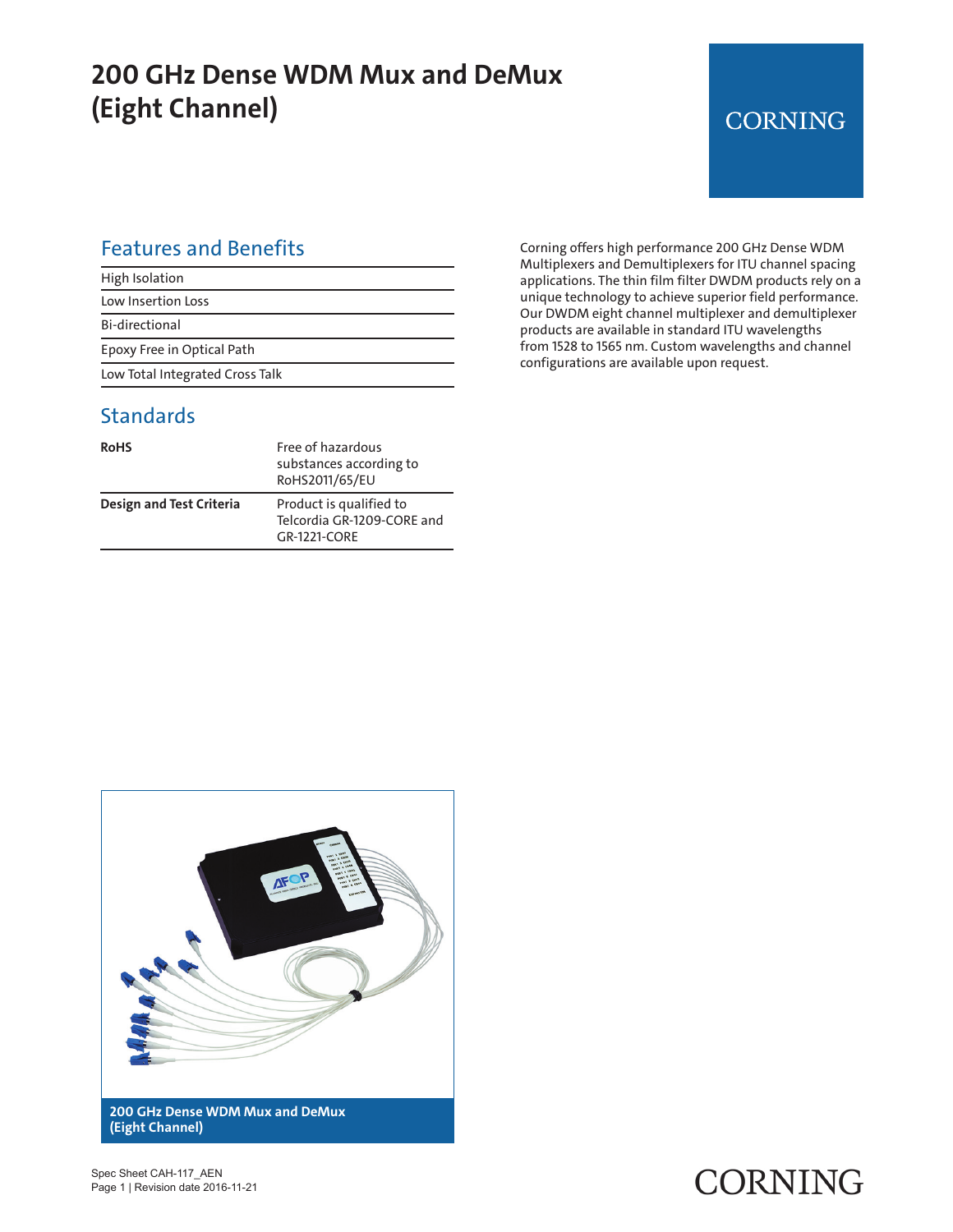## **200 GHz Dense WDM Mux and DeMux (Eight Channel)**

### CORNING

#### Specifications

| <b>Parameters</b>                  | <b>Minimum</b>                     | <b>Typical</b> | <b>Maximum</b>    |
|------------------------------------|------------------------------------|----------------|-------------------|
| Center Wavelength λc               |                                    | 1528-1565 nm   |                   |
| Passband Width                     | $\lambda$ c ± 0.25 nm              |                |                   |
| <b>Pass Channel Insertion Loss</b> |                                    | 2.5 dB         | 3.5dB             |
| Adjacent Channel Isolation         | 25 dB                              | 30dB           |                   |
| Non-Adjacent Channel Isolation     | 40 dB                              | 45 dB          |                   |
| <b>Optical Return Loss</b>         | 45dB                               | 50 dB          |                   |
| Directivity                        | 50 dB                              |                |                   |
| <b>PDL</b>                         |                                    |                | 0.1 dB            |
| <b>PMD</b>                         |                                    |                | 0.1 <sub>ps</sub> |
| Maximum Optical Power              | 300 mW                             |                |                   |
| <b>Operating Temperature Range</b> | $-5^{\circ}$ C to $+65^{\circ}$ C  |                |                   |
| Storage Temperature Range          | $-40^{\circ}$ C to $+85^{\circ}$ C |                |                   |
| Tensile Load (900 µm Buffered)     | 5N Maximum                         |                |                   |

| <b>Shipping Package</b> |                                                                     |                |
|-------------------------|---------------------------------------------------------------------|----------------|
| Packaging Dimensions    | Fiber Type                                                          | Pigtail Length |
| 126 mm x 93 mm x 15 mm  | Fiber Type: Corning <sup>®</sup> SMF-28e <sup>®</sup> or compatible | 1 m (Standard) |